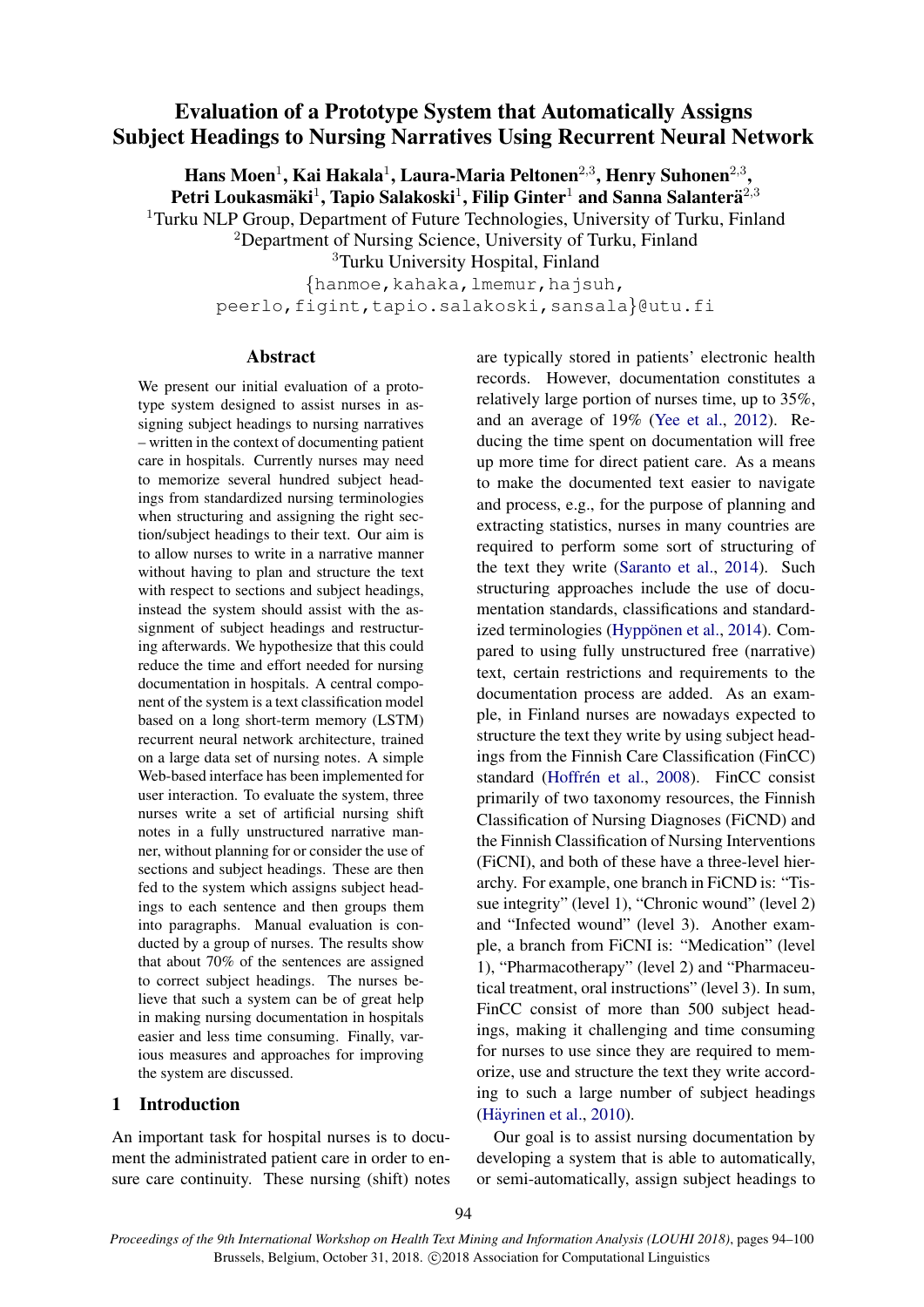nursing narratives according to the current care classification standard. A central component is a text classification model based on a long shortterm memory (LSTM) recurrent neural network architecture [\(Hochreiter and Schmidhuber,](#page-6-5) [1997;](#page-6-5) [Gers et al.,](#page-6-6) [2000\)](#page-6-6). We hypothesize that such a system has the potential to reduce the time and effort needed for documentation. It could also increase the consistency in the use of subject headings, and potentially improve the documentation quality. We see two use-cases for such a system: One is where the system assists nurses in selecting appropriate headings when they write, in a suggestive manner, e.g., per sentence or paragraph; A second use-case is where nurses are allowed to write in an unstructured narrative manner, without having to take into consideration the use of subject headings. Instead the system should assign subject headings afterwards and restructure the text under the various subject headings when such a representation is needed. In the presented experiment we focus on the second use-case, where we evaluate the performance of a prototype system developed for this purpose.

# 2 Related Work

Natural language text is among the most complex data types commonly used for storing and managing information. Thanks to continuous advancements in the field of natural language processing (NLP), computers are becoming capable of performing increasingly complex tasks on this type of data.

[Denny et al.](#page-6-7) [\(2009\)](#page-6-7) present an algorithm called "SecTag" for detecting section headers in clinical notes based on the free text. More precisely, they focus on history and physical examination documents where the goal is to identify and normalize section headers as well as to detect section boundaries, evaluated with 29 section headers to choose from. For this they use various NLP techniques including word recognition, terminologybased rules, and naive Bayesian classifier. [Li et al.](#page-6-8) [\(2010\)](#page-6-8) present a system that categorizes sections in clinical notes into one of 15 pre-defined section labels. They use a Hidden Markov model which expects as input clinical notes that have already been split into sections. In [Haug et al.](#page-6-9) [\(2014\)](#page-6-9) the goal is to develop a "Clinical Section Labeler" which assigns standardized topics to the sections found in clinical notes. These topics, 28 in total,

are here seen as separate from the section headings used by the clinicians when writing, thus the section headings are considered as input to the classifier along with the free text. As classifiers they use two variations of Bayesian networks.

Deep learning methods based on artificial neural networks (ANNs) are currently representing state of the art in many NLP tasks [\(Zhang et al.,](#page-6-10) [2015;](#page-6-10) [Tang et al.,](#page-6-11) [2015\)](#page-6-11), including text classification, relation extraction and translation. In the presented experiment/prototype system we use the popular long short-term memory (LSTM) recurrent neural network architecture [\(Hochreiter and](#page-6-5) [Schmidhuber,](#page-6-5) [1997;](#page-6-5) [Gers et al.,](#page-6-6) [2000\)](#page-6-6) for conducting the text classification. In the data set used here there are 676 unique headings to choose from by the classifier.

# <span id="page-1-0"></span>3 Methods

### 3.1 User Interface

The prototype system is implemented in Python with a simple Web interface using the Flask framework [\(Grinberg,](#page-6-12) [2018\)](#page-6-12). The interface allows users to upload a text document (i.e. nursing narrative), as shown in Figure [1.](#page-2-0) When pressing the *create headings button*, the system first splits the text into sentences and then performs word-level tokenization. Each sentence is then fed to the pre-trained text classification model (described below) which assigns subject headings the one subject heading with the highest confidence score according to the classifier. Based on their assigned subject headings, sentences are grouped into paragraphs – one paragraph per unique subject heading. Figure [2](#page-2-1) shows a translated example of how a nursing note without subject headings (upper) is converted into paragraphs with assigned subject headings (lower) using the system. Although not utilized in the experiment presented here, the interface also allows the user to move sentences between paragraphs, edit existing subject headings and add new subject headings/paragraphs. In addition, when holding the mouse cursor over a sentence the system shows its top 10 subject heading suggestions according to the classifier. These features provide the user with ways to quickly correct the initial subject heading assignments conducted by the system.

### 3.2 Text Classification

A central component of the system is the text classification model. The classification task is ap-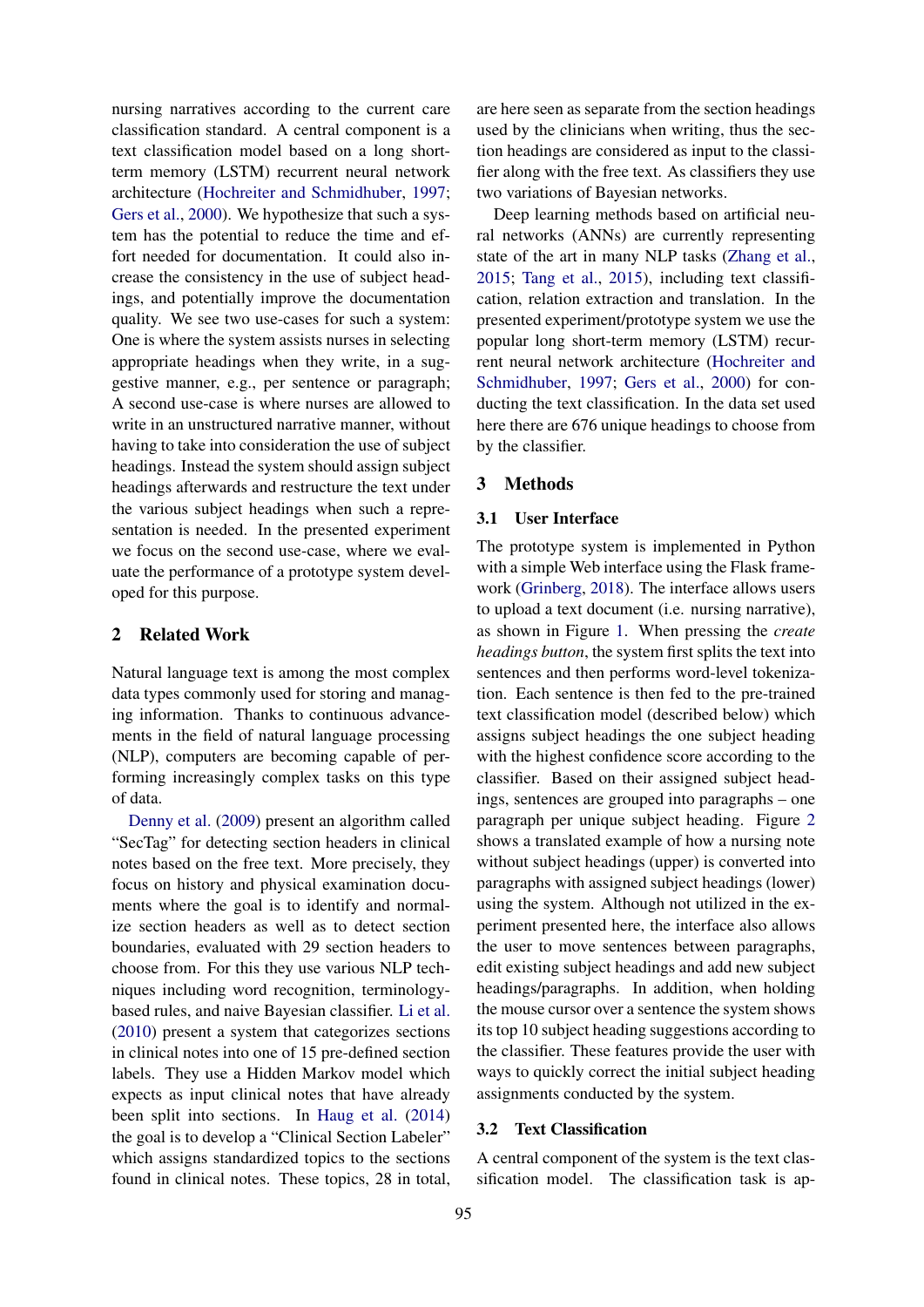

<span id="page-2-0"></span>Figure 1: Prototype Web interface.

Oxynorm 10 mg p.o. for abdominal pain when needed to relieve pain. Eaten breakfast. NaCl 0.9 1——-1 cannula removed. Reads news and watches TV in recreation room after breakfast. Feeling well and pain free at the time, the oxynorm administered in the morning helped. CRP decreased now 63, leuc 7.4, also in decline. Eaten lunch. Sister visits after lunch. No need for a sickness certificate. Wound treatment instructions and pain prescriptions given. Has permission to go home in the evening, sister comes to pick up at some point. Left for home at 18.30.

#### PAIN

Oxynorm 10mg p.o. for abdominal pain when needed to relieve pain.

#### **NUTRITION**

Eaten breakfast. Eaten lunch.

#### FLUID THERAPY

NaCl 0,9 1-----1 cannula removed.

#### CURRENT HEALTH AND FUNCTIONALITY

Reads news and watches TV in recreation room after breakfast. Feeling well and pain free at the time, the oxynorm administered in the morning helped.

Sister visits after lunch. Left for home at 18.30.

#### DOCTORS VISIT

CRP decreased now 63, leuc 7.4, also in decline. No need for a sickness certificate. Has permission to go home in the evening, sister comes to pick up at some point.

#### EDUCATION OF RELATIVES

Wound treatment instructions and pain prescriptions given.

<span id="page-2-1"></span>Figure 2: An example showing how a nursing note written in a purely narrative manner (upper) is assigned headings and structured using the system (lower). This has been translated from Finnish to English.

proached as a multiclass classification task, where each sentence is assumed to have one correct sub-

ject heading (i.e. class/label). There exist a number of different methods and tools that are suitable for this type of text classification, including the already mentioned LSTM networks [\(Hochre](#page-6-5)[iter and Schmidhuber,](#page-6-5) [1997;](#page-6-5) [Gers et al.,](#page-6-6) [2000\)](#page-6-6), convolutional neural networks (CNNs) [\(LeCun](#page-6-13) [et al.,](#page-6-13) [1998\)](#page-6-13), Random Forest classifiers [\(Liaw](#page-6-14) [et al.,](#page-6-14) [2002\)](#page-6-14) and support vector machine classifiers (SVM) [\(Joachims,](#page-6-15) [1999\)](#page-6-15). However, the focus of this study is not to find the optimal text classification method and parameter settings for this task. This has been the focus of a previous study (under review), where a range of different state-of-the-art and baseline text classification methods are tested and compared. The mentioned study indicated that a bidirectional version of LSTM networks performs best when compared to other classification methods/models, including CNN, SVM and Random Forest. A LSTM network is designed to process sequential data in that it makes its final classification decision after having iteratively observed each element in a sequence, where the order of the elements matters. In our case, a sequence is a list of words belonging to a sentence. This ability to utilize word ordering and to detect long distance word relations in the input sentences is a strength of LSTM networks compared to other text classification approaches relying on bag of word features. In the bidirectional version of LSTM that we use, a sentence is read from both left to right and right to left. This network has been trained on the training set described below. We use the Python-based Keras deep learning library [\(Chollet et al.,](#page-5-0) [2015\)](#page-5-0) with Theano tensor manipulation library [\(Bastien](#page-5-1) [et al.,](#page-5-1) [2012\)](#page-5-1) as backend engine.

#### 3.3 Training Data

The data set used for training the classifier is a collection of approximately 0.5 million patients' nursing notes extracted from a hospital in Finland. Ethical approval for using the data was obtained from the hospital district's ethics committee and research approval was obtained from the medical director of the hospital district. The selection criteria were patients with any type of heart-related problem in the period 2005 to 2009. This includes nursing notes from all units in the hospital visited during their hospital stay. The data is collected during a transition period between an older care classification standard and the mentioned FinCC standard, thus only a subset of the headings found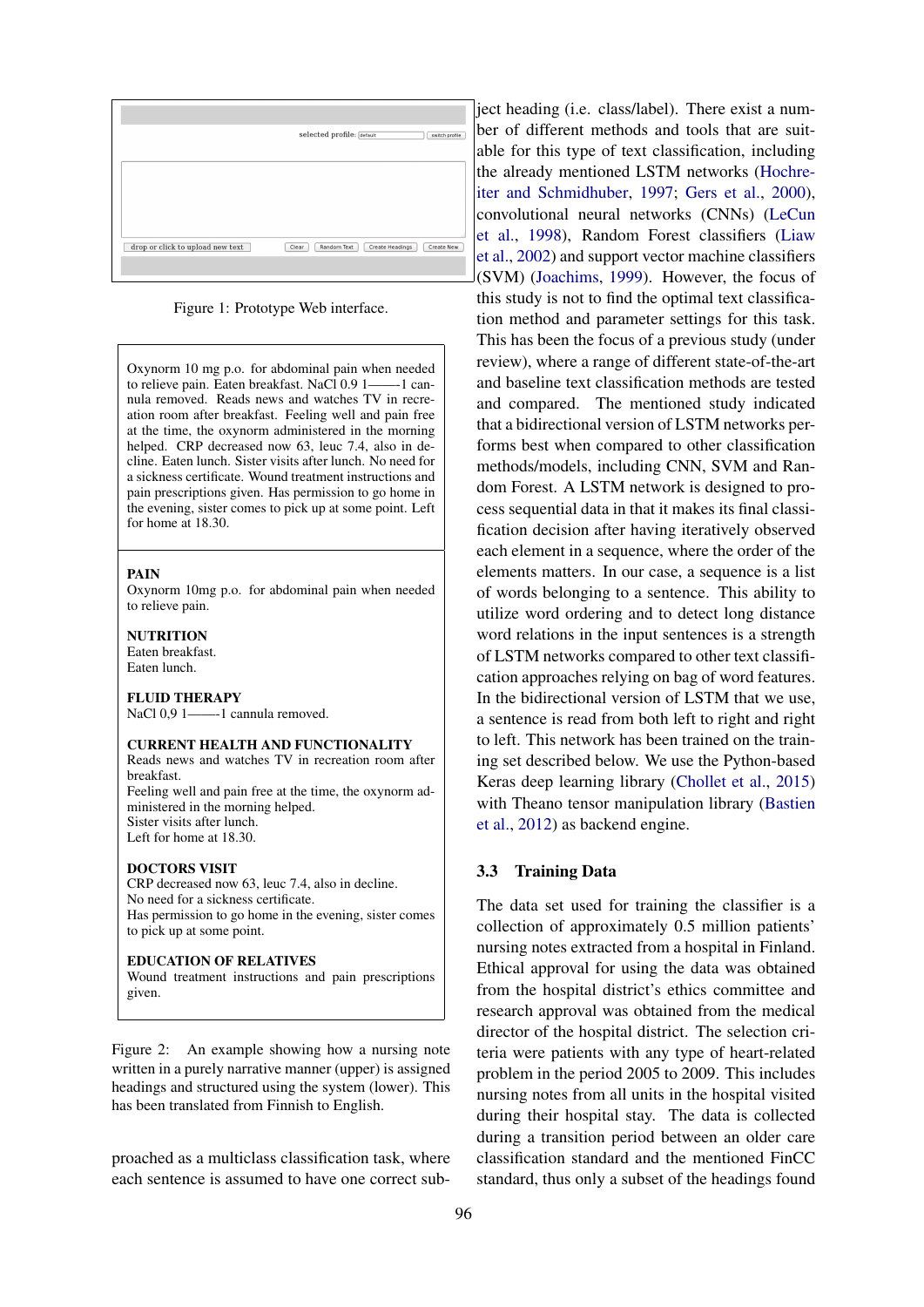| <b>CANNULA CARE</b>                                             |
|-----------------------------------------------------------------|
| Taken care of the cannula himself. Bandage contains             |
| stringy colourful mucus. NaCl cleaning + change of<br>bandages. |
|                                                                 |

| taken care of the cannula himself.        | cannula_care |
|-------------------------------------------|--------------|
| bandage contains stringy colourful mucus. | cannula_care |
| nacl cleaning + change of bandages.       | cannula_care |

<span id="page-3-0"></span>Figure 3: An example showing how a paragraph (upper) is converted into a set of sentence-level training examples (lower). This has been translated from Finnish to English.

there are from FinCC. We only use sentences occurring in a paragraph with a subject heading, which amounts to approximately 5.5 million sentences, 133,890 unique tokens and approximately 38.5 million tokens in total. The average sentence length is 7 tokens and the average number of sentences per paragraph is 2.1. To reduce the number of unique subject headings and to ensure that each included subject heading has a fair number of training examples, we apply a lower frequency threshold of 100. This result in 676 unique subject headings, where their frequency count range from 100 to 222,984, with an average of 4,896. We convert the data into training examples by splitting each paragraph into sentences, each representing a training example with input (*X*) being the sentence and the output (*y*) being the associated subject heading of the paragraph. See Table [3](#page-3-0) for an example. This enables classification on sentence level, which further allows restructuring and grouping of sentences that are classified as having the same or similar headings. The data set was split into training (60%), development (20%) and test (20%) sets.

Although not the focus of this paper, we report the performance of the bidirectional LSTM classifier when used to predict subject headings for the test set, as a comparison to the experiment presented below. Performance is calculated as recall at N ( $R@N$ ), which is the average of how many times the correct subject heading is found among the top N suggested subject headings by the system. R@1 is here equal to the classifier's accuracy score on the test set. These results are presented in Table [1.](#page-3-1) We refer to this evaluation as an automatic evaluation since no (additional) manual evaluation is required.

| <b>Measure</b> | <b>Score</b> |
|----------------|--------------|
| R@1/Accuracy   | 54.35%       |
| R@10           | 89.54%       |

<span id="page-3-1"></span>Table 1: The classifiers performance on the test set. R@N is recall at N, reflecting the average of how many times the correct subject heading is found among the top N retrieved ones, over all sentences, in the test set. R@1 is equal to accuracy.

## 4 Experiment

The main objective of the experiment is to assess how well the described system is able to assign relevant subject headings to nursing notes that are written in a narrative manner, without using or considering subject headings. A secondary objective is to report on feedback from nurses concerning the potential use of such a system in a clinical setting.

The nursing notes that we have in the existing data set are all planned, written and structured according to the ruling documentation standard – where the text is split into sections labeled with subject headings. Thus, to acquire relevant nursing notes for the evaluation – nursing notes written in a way where the authors does not plan for or consider the use of sections and subject headings – we asked three domain experts with nursing background to write a couple of notes each in this way based on made up artificial patients. This resulted in a total of 20 nursing notes. These were then presented to the system, one by one, which classified and assigned subject headings on sentence level before grouping sentences under each heading. The results were stored in a spreadsheet for evaluation, containing a short description of the patient case, the original nursing note and the version with assigned subject headings on sentence level. See Figure [2](#page-2-1) for an example of one of the nursing narratives/notes used in the evaluation, both without and with the assigned headings and restructuring conducted by the system.

Next, two domain experts (hereby referred to as evaluators) were given the task of assessing how well the system performed. For this the evaluators were (a) instructed to use a four class scale when manually assessing each sentence with respect to their assigned headings, and (b) asked to answer the open ended question "what do you think about the current performance and functionality of the system and its potential use in a clinical setting?".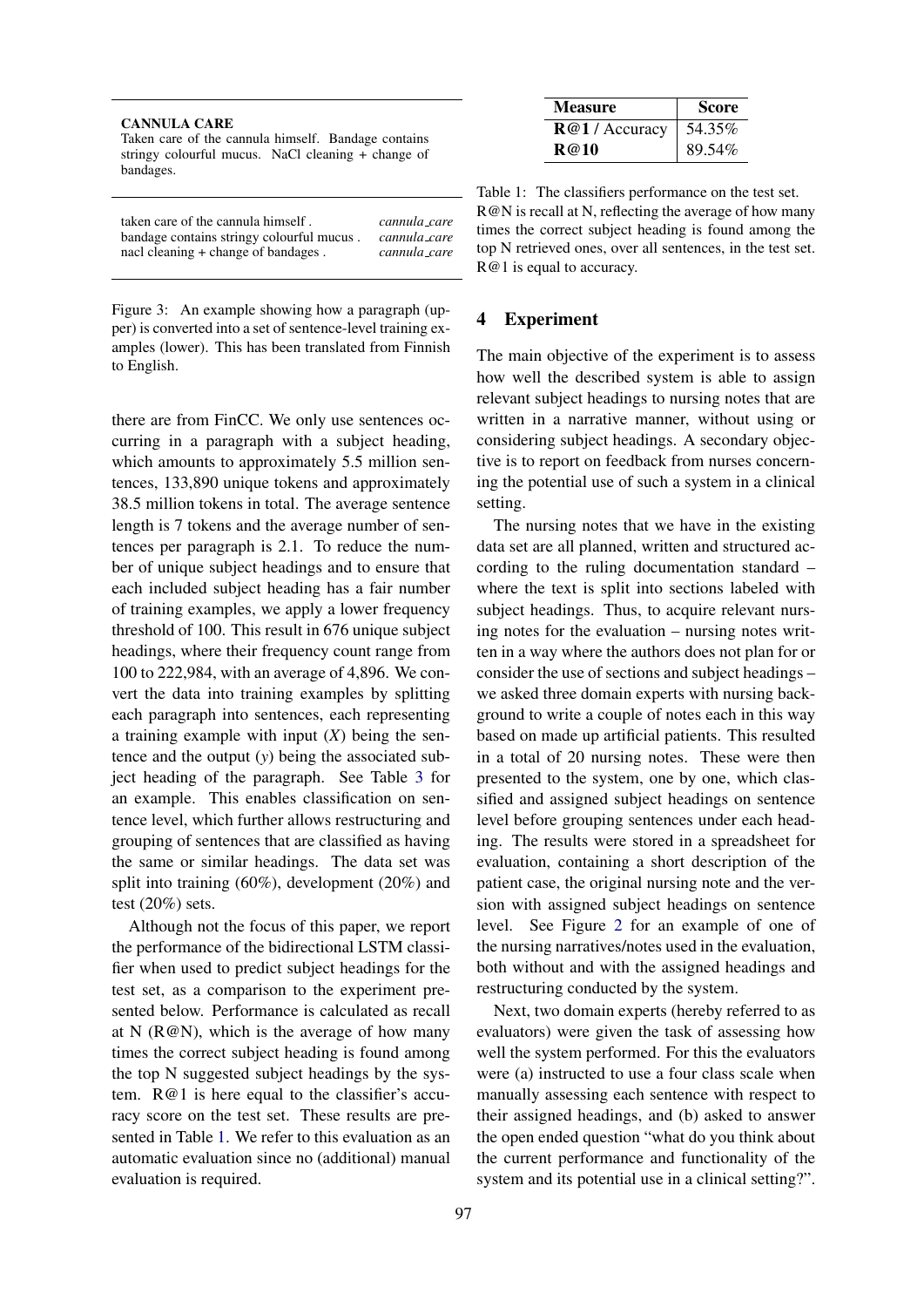| <b>Class</b>                      | Count | Percentage |
|-----------------------------------|-------|------------|
| 1 / Accuracy $_{min}$             | 311   | 68.05%     |
| 2                                 | 93    | 20.35%     |
|                                   | 48    | $10.50\%$  |
|                                   | 5     | 1.10%      |
| $1 + 2$ / Accuracy <sub>max</sub> | 404   | 88.40%     |

<span id="page-4-0"></span>Table 2: Average results from the manual evaluation. Class description: 1 - Correct heading.

2 - Maybe correct heading. 3 - Wrong heading.

4 - Unable to assess.

The four classes are as follows:

- 1 Correct heading (it correctly describes the content of the sentence)
- 2 Maybe correct heading
- 3 Wrong heading
- 4 Unable to assess

The proportion of sentences assigned to Class 1 is equal to the accuracy $_{min}$  score of the system for this task, while the sum of Class 1 and 2 can be considered as the accuracy  $_{max}$  score. So the actual accuracy score would be somewhere between  $accuracy_{min}$  and  $accuracy_{max}$ .

# 5 Results

Initially the two evaluators disagreed in their assessments of 30.45% of the sentences. To reach a common consensus, the two evaluators discussed these cases together with a third domain expert. The results from the manual evaluation (consensus) are presented as average counts and percentages for each class in Table [2.](#page-4-0)

The percentage of correctly classified sentences in the manual evaluation experiment is 68.05% (Table [2\)](#page-4-0). However, the actual accuracy score of the system can be assumed to be somewhere between 68.05% (accuracy<sub>min</sub>) and 88.40% (accuracy<sub>max</sub>). This is roughly 13% to 34% points up from the R@1/accuracy score resulting from the automatic evaluation in Table [1.](#page-3-1) When the system is allowed to suggest 10 headings, R@10, the correct heading is found among these for about 90% of the sentences in the test set. I.e. at least one of the suggested 10 headings for a sentence has been considered correct for about 90% of the test set sentences in the manual evaluation.

The evaluators reported that they were generally satisfied with the performance of the system. They think that such a system/functionality could be very useful to have as an integrated part of a hospital information system/electronic health record system, and could reduce the time and effort required to perform the documentation. They also think that it has the potential to increase the quality of documentation by supporting the correct use of such standardized terminologies. The evaluators reported that the system showed a tendency to assign subject headings with a high level of specificity, and sometimes even too specific than what would be practical. For example, for two or more sentences describing different aspects of pain management in the same nursing note, such as treatment and medication, the system would in some cases assign these to different subject headings, and/or headings of different level of specificity/abstraction. Another observation was that the system had sometimes difficulties in correctly classifying sentences that covers multiple subjects.

# 6 Discussion

One obvious observation is that there is a relatively large gap between the scores resulting from the conducted manual evaluation ( $68.05\%$   $\leq$  accuracy  $\leq 88.40\%$ , Table [2\)](#page-4-0) and the automatic evaluation scores (accuracy  $= 54.35\%$ , Table [1\)](#page-3-1). We believe that this is caused by primarily two underlying problems: First, the data set spans two different documentation standards (as described in Section [3\)](#page-1-0), which could be somewhat confusing to the classifier. Second, the nurses do not necessarily always use the correct subject headings when they write. Thus it is likely, in particular for this type of automatic evaluation, that higher scores will be achieved when the classifier is trained and evaluated on a data set consisting of only one documentation standard. When looking at the R@10 scores (Table [1\)](#page-3-1), the system suggests the correct heading for about 90% of the sentences in the test set. However, it is likely that the same problem of "classification standard confusion" negatively influences this score too. For a use-case where, let us say, the system suggests 10 headings per sentence to the user when he/she is writing the nursing notes, this would mean that there is a very high probability ( $\geq 90\%$ ) of finding a suitable/correct subject heading among the suggested ones.

Based on their observations, the evaluators found the system to sometimes assign subject headings with an artificial detail level. One way to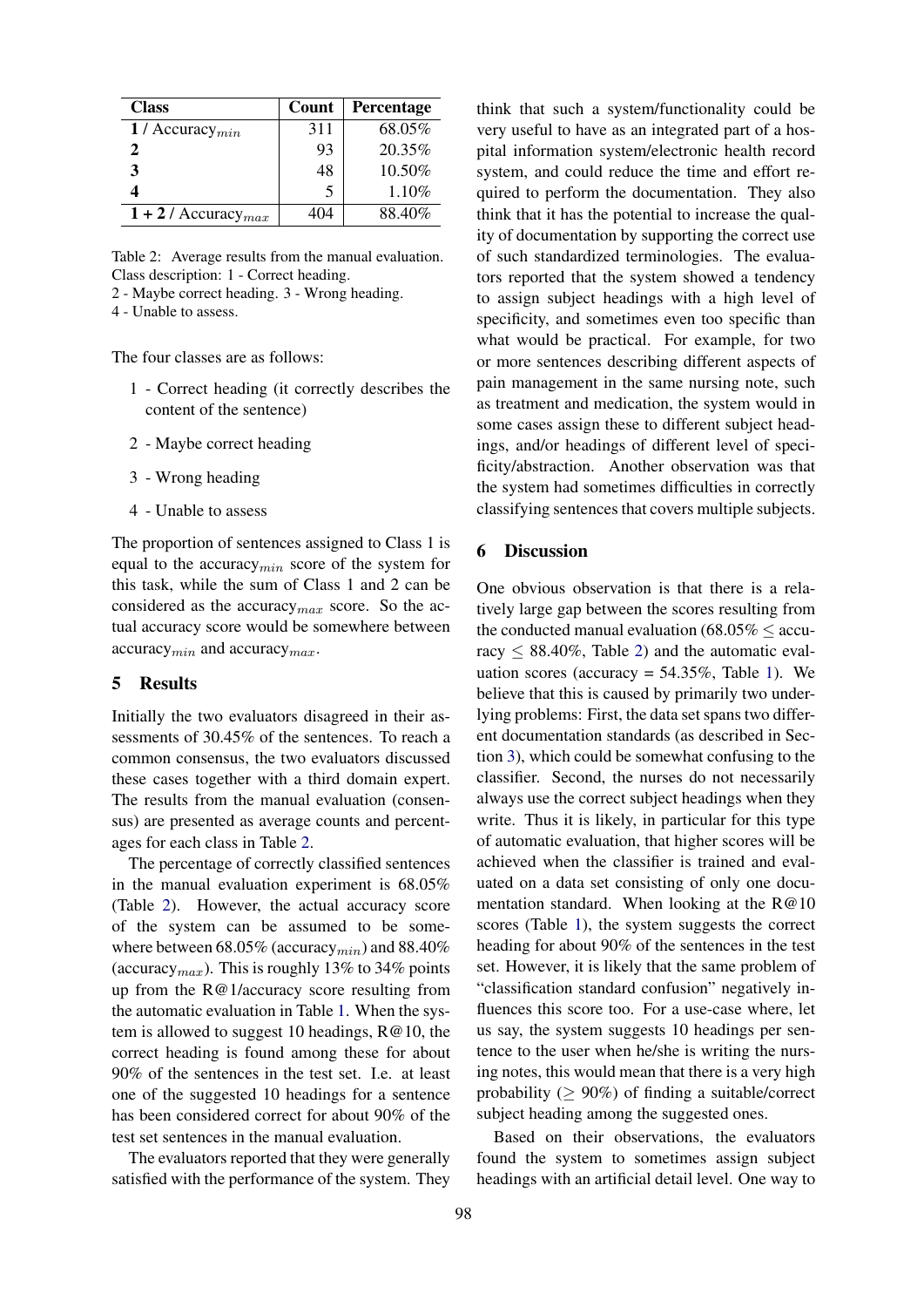deal with this would be to allow the users to preselect the level in the hierarchy of the documentation standard that the system should aim for when assigning subject headings. In addition, since a unit in the hospital would typically not use all the headings in the documentation standard, it should be possible to limit the headings that the system can choose from for different units.

To further improve the performance of the system there are several, possibly complementary, approaches that could be explored. One approach is to allow the user to manually correct the initial classifications done by the system, e.g. by moving sentences to their correct subject headings, and allowing the user to add and remove subject headings at will. Additionally, this type of manual corrections could be used to further improve the system/classifier. A possibly complementary approach could be to apply some form of classification heuristic and/or feedback based on the confidence scores produced by the classifier. For example, when classifying a sentence, if the classifier shows very similar confidence scores for the top suggested subject headings, and if a subject heading used in the same or a previous nursing note, from the same patient and care episode, is among these, one could have the system select this one. Another example, if the classifier does not show a clear preference for a single subject heading when classifying a sentence, this could be communicated to the user. Some type of clustering of subject headings that are very similar (in terms of form and/or meaning) within a single nursing note could also be tried. It would also make sense to exploit the taxonomic hierarchy underlying the nursing documentation standard, e.g. during training and/or prediction as well as in the grouping of sentences and possibly for merging some of the assigned subject headings. Another approach would be to try using a more balanced data set for training the classifier – balanced in terms of label/subject heading frequencies. The use of class weighting when training the classifier could also be tried. With enough training data, it could also be an idea to train a separate classifier per hospital unit. Further performance gains could be achieved by also training a classifier on the level of paragraphs as a supplement to the sentence-level classification.

Although the focus of this work has been on assisting nursing documentation, other professions use subject headings in a similar fashion when

they write. One example is physicians and the notes they write in relation to diagnosis and treatment of patients. Thus we assume that the same type of classification-based system could be useful to other professions too.

# 7 Conclusions and Future Work

The presented prototype system for automated assignment of subject headings to nursing notes is shown to perform well based on the reported experiment. It achieves a classification accuracy somewhere between  $68.05\%$  (accuracy<sub>min</sub>) and 88.40% (accuracy  $_{max}$ ). The domain experts evaluating the system reported that they believe such a system could save both time and effort when it comes to writing nursing shift notes in hospitals. We argue that future improvements of the system's classification performance could be gained through user feedback or by applying some heuristic based on its confidence scores. In the presented experiment we have the classification system learn to classify text on the level of sentences. As future work we are also considering exploring paragraphlevel classification for this task, primarily as a supplement to sentence-level classification. Since there are other professions who use subject headings in a similar way as nurses when they document, we believe that a similar system could also be useful in other domains, for other professions.

As future work we aim to test this system/classifier on a larger scale, where it will also be evaluated when used in the initial writing of nursing notes, by suggesting N subject headings to the user for each sentence being written. We will also strive to acquire a data set containing only one documentation standard – the one currently being used in the targeted hospital district. Then the following step would be clinical testing and assessment of the impact of such a system (extrinsic evaluation).

### References

<span id="page-5-1"></span>Frédéric Bastien, Pascal Lamblin, Razvan Pascanu, James Bergstra, Ian Goodfellow, Arnaud Bergeron, Nicolas Bouchard, David Warde-Farley, and Yoshua Bengio. 2012. Theano: New features and speed improvements. *arXiv preprint arXiv:1211.5590 (2012)*.

<span id="page-5-0"></span>François Chollet et al. 2015. Keras. [https://](https://keras.io) [keras.io](https://keras.io).